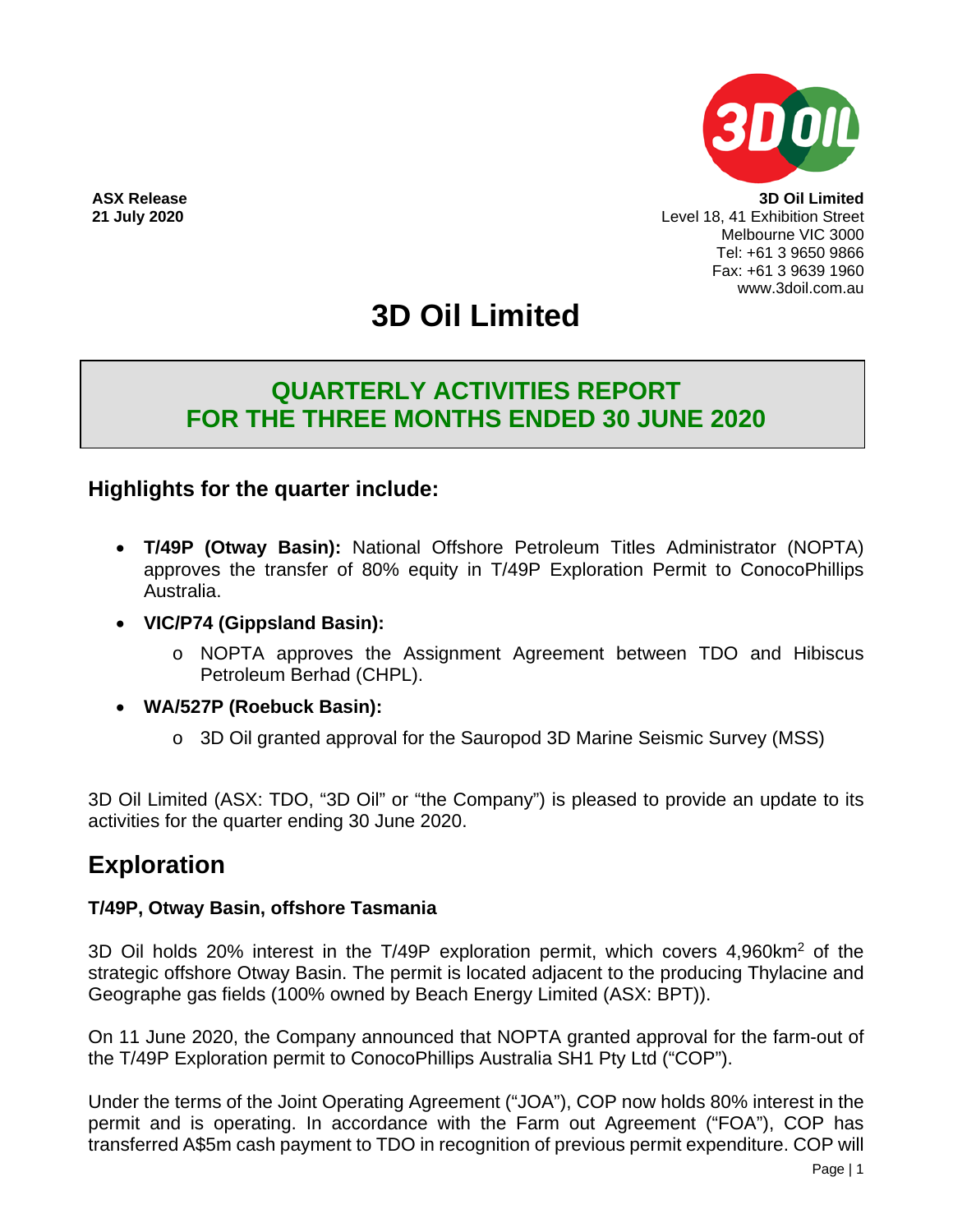now undertake the acquisition of a 3D seismic survey of not less than 1580 sq km within the Permit to which TDO will make no financial contribution.

The survey is an integral part of the Joint Venture's overall exploration strategy as it will cover remaining leads in the central and southern sections of the T/49P acreage and will allow for the generation of a permit-wide prospect seriatim that will inform the best possible drilling location.

Upon completion of the acquisition, processing and interpretation of the 3D seismic survey, COP may elect to drill an exploration well which will fulfill the current Year 6 work commitment. In the event COP elects to drill such exploration well, the Company will be carried for up to US\$30 million in drilling costs after which it will contribute 20% of drilling costs in line with its interest in the Permit.

The completion of the farm-out of T/49P to COP moves TDO one step further down a fully funded pathway to ultimately supplying gas to the East Coast Market. While global conditions are currently challenging, the potential for profitable gas commercialization in Eastern Australia is remains high.

#### *Figure 1: Location Map of the Dorrigo 3D Marine Seismic Survey shown with Leads and Prospects, T/49P*



*Table 1: T/49P Prospective Resource Estimate (TCF) Recoverable Gas (ASX ann. 27-Jul-17)*

| <b>Location</b>       | <b>Status</b>   | Low  | <b>Best</b> | High |
|-----------------------|-----------------|------|-------------|------|
| Flanagan              | <b>Prospect</b> | 0.53 | 1.34        | 2.74 |
| Munro (T/49P Part)    | Lead            | 0.04 | 0.19        | 0.57 |
| <b>Whistler Point</b> | Lead            | 0.82 | 2.04        | 8.95 |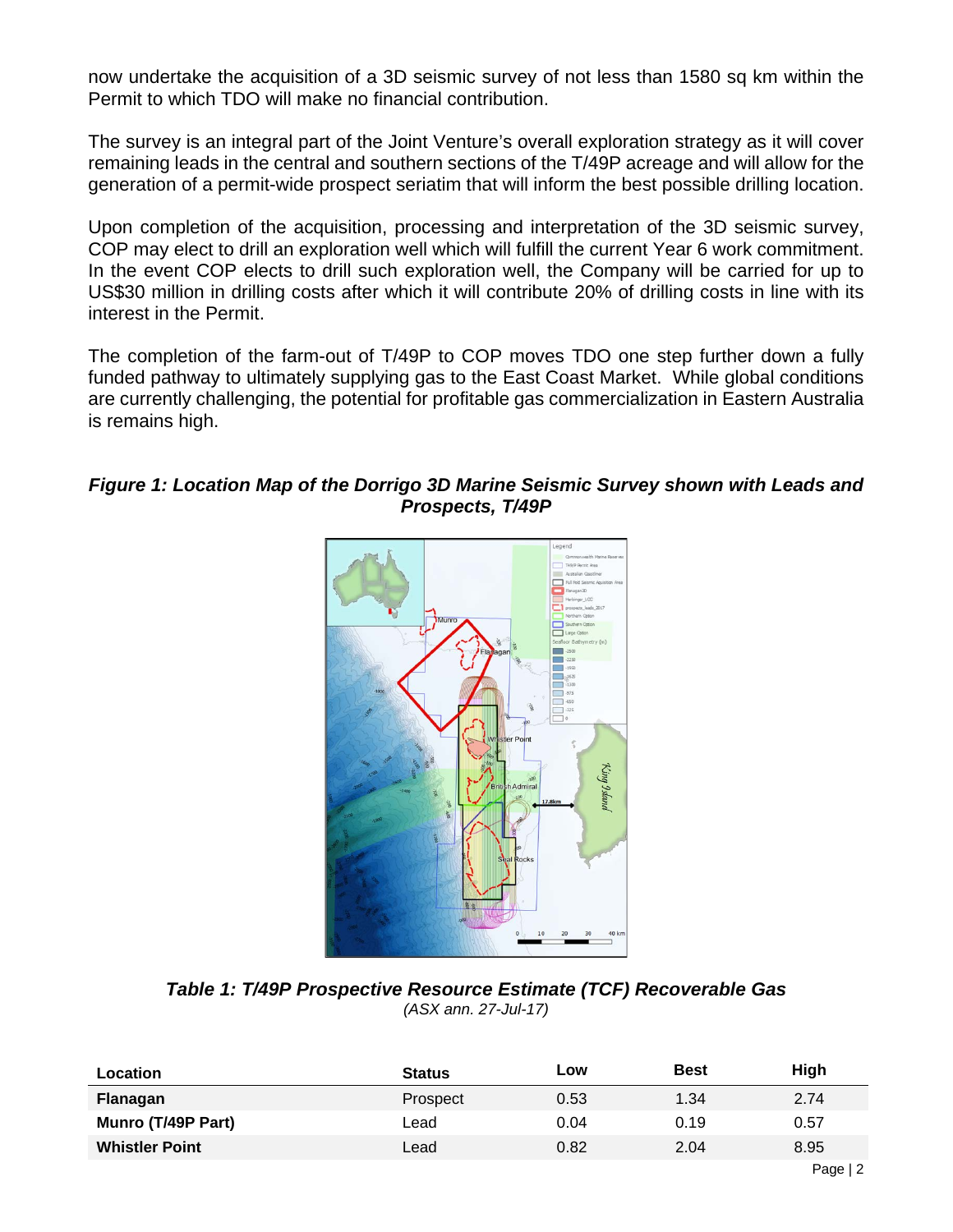| <b>British Admiral</b>        | Lead | 0.37 | 1.03  | 4.45  |
|-------------------------------|------|------|-------|-------|
| <b>Seal Rocks</b>             | Lead | 0.95 | 4.64  | 10.64 |
| Harbinger                     | Lead | 0.33 | 0.79  | 1.43  |
| <b>T/49P Arithmetic Total</b> |      | 3.04 | 10.03 | 28.77 |

*The estimated quantities of petroleum that may potentially be recovered by the application of a future development project(s) relate to undiscovered accumulations. These estimates have both an associated risk of discovery and a risk of development. Further exploration appraisal and evaluation is required to determine the existence of a significant quantity of potentially moveable hydrocarbons*

#### **WA-527-P, Bedout Sub-basin, offshore Western Australia**

3D Oil holds 100% interest in the WA-527-P exploration permit, which covers 6,500km2 of the offshore Bedout Sub-basin. The permit is located adjacent to oil and gas/condensate discoveries at Roc, Phoenix South and Dorado (Figure 2).

On 14 July 2020, the Company announced that it has received approval from the government regulator NOPSEMA to undertake the Sauropod 3D MSS. Acquisition and processing of the Sauropod survey will satisfy the Primary Work Programme for the permit. During the previous quarter TDO received approval for a 21 month Suspension and Extension for the Primary Work Programme providing until 21 December 2021 to complete the activity.

The Sauropod 3D MSS is primarily aimed at determining the potential for traps associated with a Triassic erosional channel system analogous to that which provides the trapping mechanism for the nearby Dorado discovery (Figure 3). The survey is also intended to provide further insight on the size of the Whaleback and Salamander leads and the potential of the Palaeozoic petroleum system in the north-east of the acreage.



*Figure 3: Location of Sauropod 3D MSS Environmental Planning Area*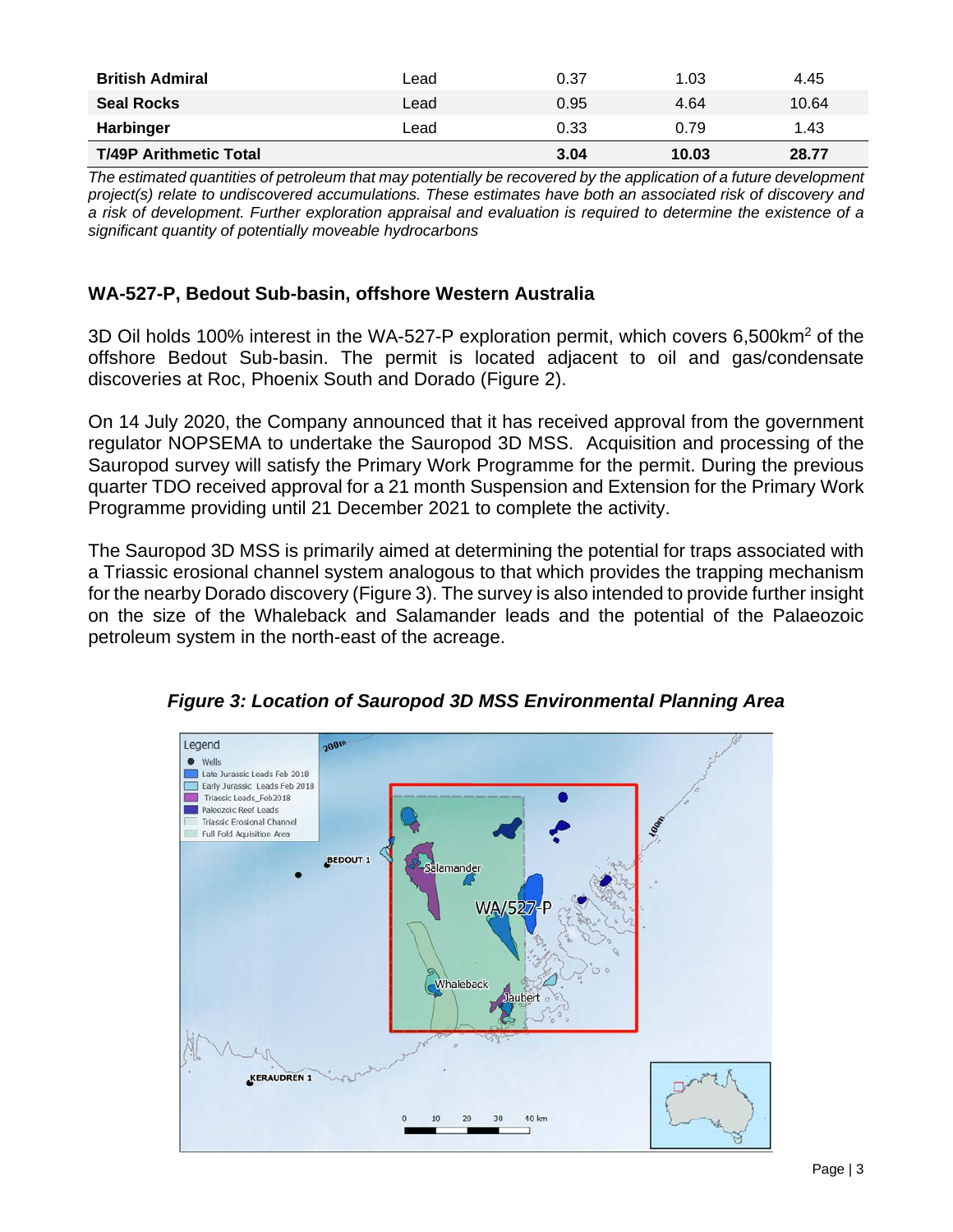| <b>Prospect</b>                            | <b>Stat</b><br><b>us</b> | LOW | $   \bullet$<br><b>Best</b> | High  |
|--------------------------------------------|--------------------------|-----|-----------------------------|-------|
| <b>Salamander</b>                          | Lead                     | 57  | 191                         | 713   |
| <b>Jaubert</b>                             | Lead                     | 17  | 72                          | 205   |
| Whaleback                                  | Lead                     | 16  | 87                          | 219   |
| <b>WA-527-P</b><br><b>Arithmetic Total</b> |                          | 90  | 349                         | 1,138 |

### *Table 2: WA-527-P Prospective Resource Estimate (MMbbls) Recoverable Oil*

*(ASX ann. 26-Feb-18)*

*The estimated quantities of petroleum that may potentially be recovered by the application of a future development project(s) relate to undiscovered accumulations. These estimates have both an associated risk of discovery and a risk of development. Further exploration appraisal and evaluation is required to determine the existence of a significant quantity of potentially moveable hydrocarbons.*

### **VIC/P74, Gippsland Basin, offshore Victoria**

In October 2019, TDO announced that Carnarvon Hibiscus Pty Ltd ("CHPL"), an indirect whollyowned subsidiary of Hibiscus Petroleum Berhad, elected to enter into a joint venture agreement, by acquiring a 50% interest in the permit. The permit covers 1,009 km<sup>2</sup> of the southern side of the Gippsland Basin, adjacent to the giant Kingfish Oil Field, the largest oil field ever discovered in Australia having produced over one billion barrels of oil to date.

During early July 2020, NOPTA approved the Assignment Agreement between TDO and CHPL which created the right for TDO and CHPL to enter into a Joint Operating Agreement. The Joint Venture will be complete shortly when the Company execute a JOA with CHPL whereby TDO will remain as operator and retain 50% equity in the permit.

The next stage of the VIC/P74 work programme will include purchase and interpretation of a minimum 905 km<sup>2</sup> reprocessed 3D seismic data. The Joint Venture is optimistic that the reprocessing will provide significant uplift in seismic image quality and reveal important insight with respect to the prospectivity of the VIC/P74 acreage.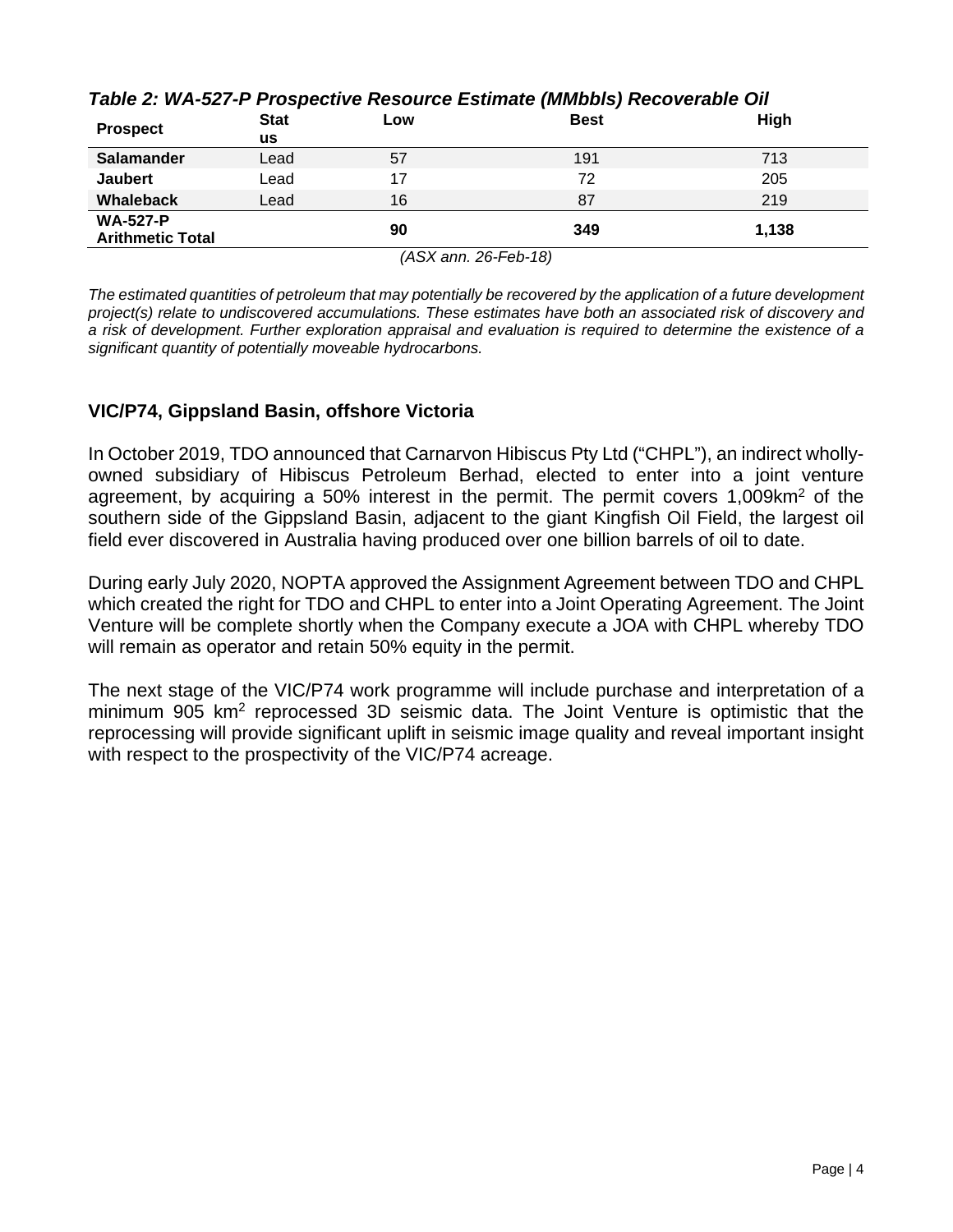

#### **VIC/P57, Gippsland Basin, offshore Victoria**

TDO holds 24.9% interest in the VIC/P57 exploration permit in the offshore Gippsland Basin with Joint Venture ("JV") partner and operator, Hibiscus Petroleum. 3D Oil acts as technical adviser to the JV.

The Joint Venture have identified two drilling candidates in the permit including; Felix and Pointer. The Pointer Prospect is an AVO supported gas target, located close to shore and nearby infrastructure. It is well placed to supply resources to the east Australian gas market. The Felix Prospect is a low risk Oil & Gas prospect located between the Wirrah discovery and Moonfish field.

The Joint Venture looks forward to adding to its Gippsland Basin Seriatim with leads and prospects identified within VIC/P74.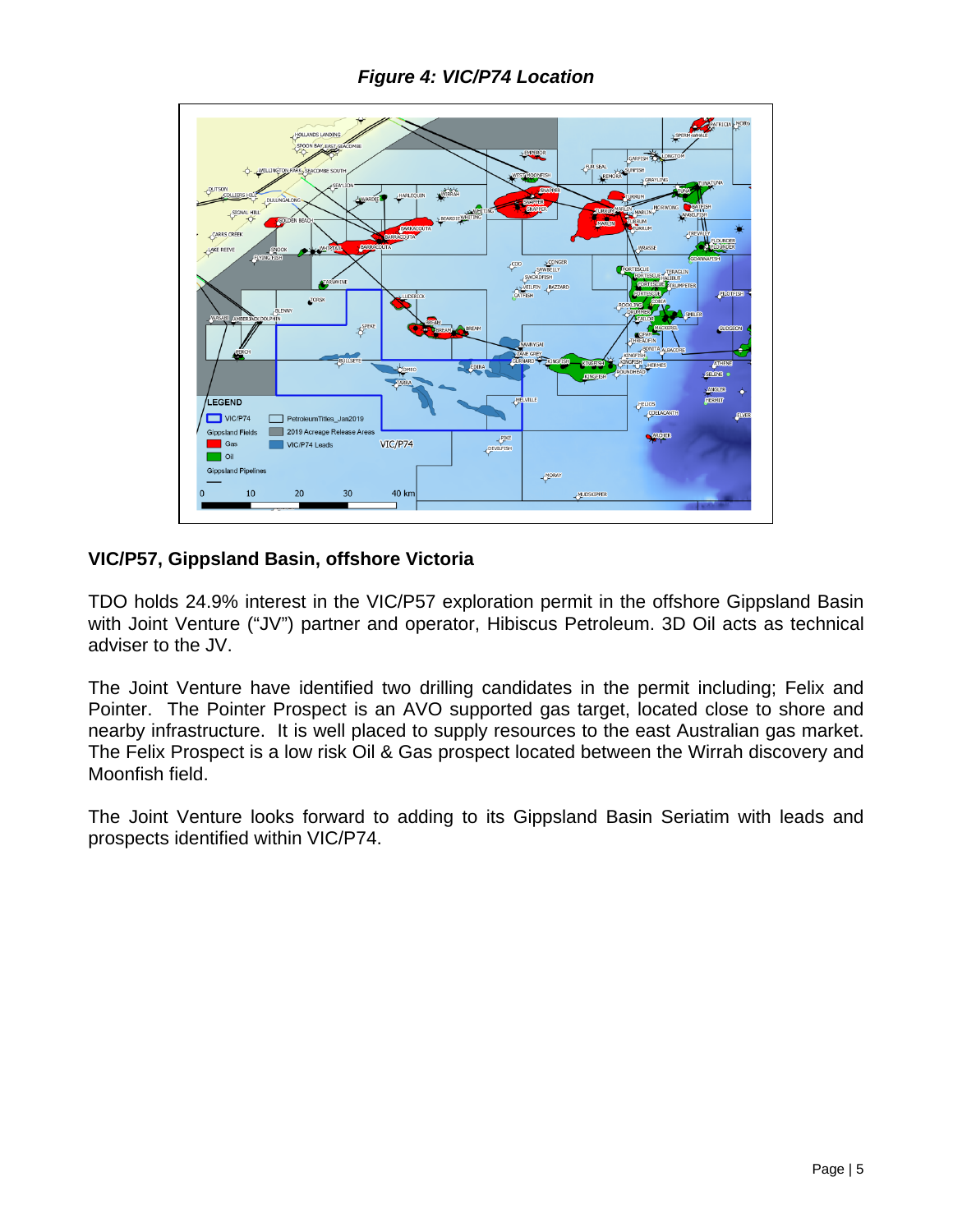

*Figure 5: Prospects and Leads, VIC/P57*

*Figure 6: Pointer Prospect Response on Offset Stacks.*



### *Table 3: VIC/P57 Prospective Resources Estimate (MMbbls) Recoverable Oil (ASX ann. 27-Jul-17)*

| Location                        | <b>Status</b> | Low  | <b>Best</b> | High |
|---------------------------------|---------------|------|-------------|------|
| <b>Felix</b>                    | Prospect      | 6.8  | 15.9        | 26.9 |
| <b>Salsa</b>                    | Lead          | 10.7 | 15.1        | 20.6 |
| <b>VIC/P57 Arithmetic Total</b> |               | 17.5 | 31.0        | 47.5 |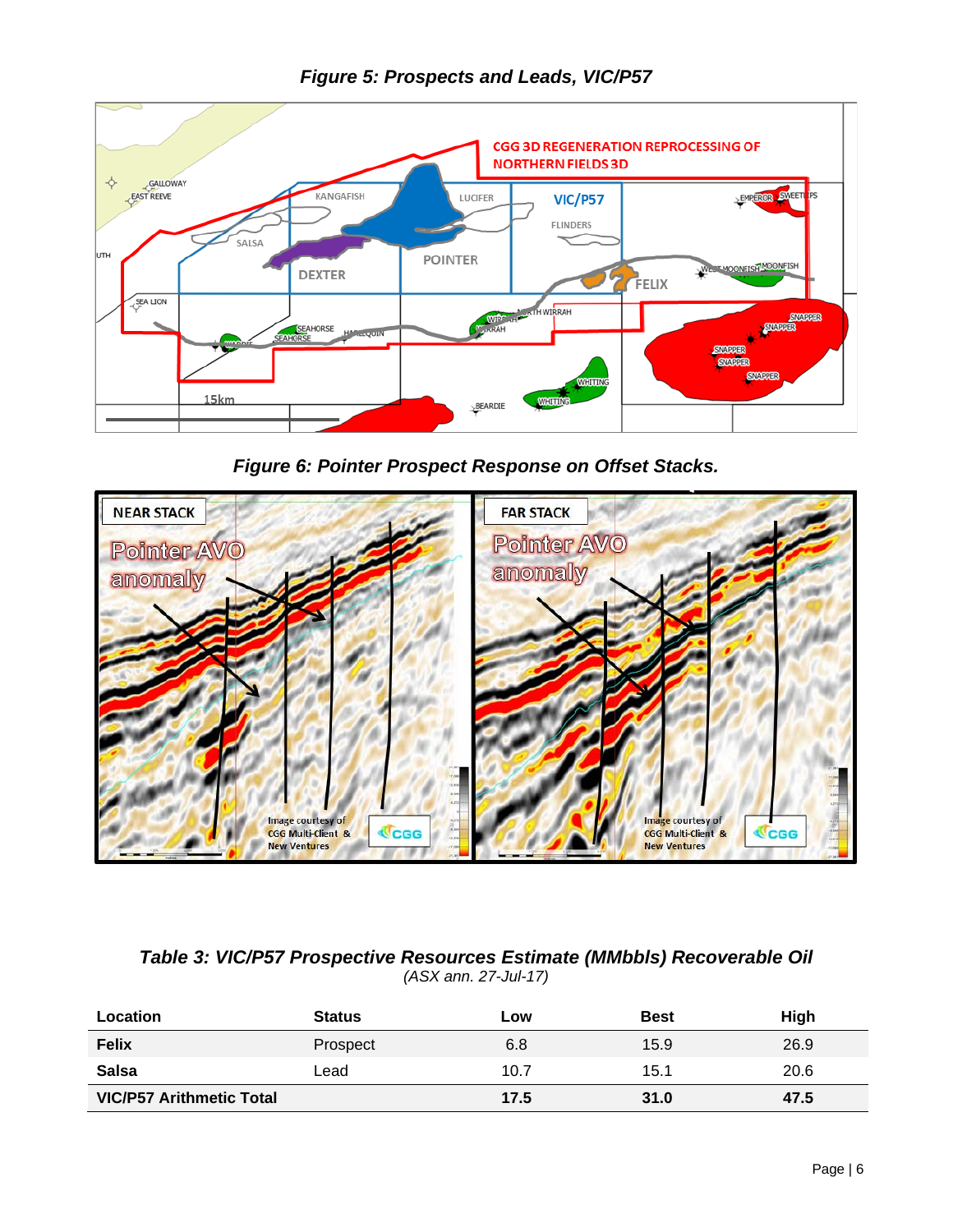#### *Table 4: VIC/P57 Prospective Resource Estimate (BCF) Recoverable Gas*

| Location                        | <b>Status</b> | Low   | <b>Best</b> | High  |
|---------------------------------|---------------|-------|-------------|-------|
| <b>Pointer</b>                  | Prospect      | 140.1 | 235.3       | 364.9 |
| <b>Dexter</b>                   | Lead          | 37.0  | 132.0       | 259.1 |
| <b>VIC/P57 Arithmetic Total</b> |               | 177.1 | 367.2       | 624.0 |

*The estimated quantities of petroleum that may potentially be recovered by the application of a future development project(s) relate to undiscovered accumulations. These estimates have both an associated risk of discovery and a risk of development. Further exploration appraisal and evaluation is required to determine the existence of a significant quantity of potentially moveable hydrocarbons.*

#### *Corporate*

As at 30 June 2020, the Company held cash and cash equivalents of approximately A\$5,077,000.

Payments to related parties and their associates during the quarter as outlined in Section 6 of the accompanying Appendix 5B to this quarterly activities report were A\$127k. These payments are related to salaries, superannuation and Director's fees paid to directors and related entities during the June 2020 quarter.

#### **Petroleum Tenement Holdings**

As at 30 June 2020, 3D Oil's petroleum tenement holdings were:

| <b>Tenement and Location</b>         | <b>Beneficial interest</b><br>at 31 Mar 2020 | <b>Beneficial interest</b><br>acquired / (disposed) | <b>Beneficial interest at</b><br>30 June 2020 |
|--------------------------------------|----------------------------------------------|-----------------------------------------------------|-----------------------------------------------|
| VIC/P57                              | 24.9%                                        | nil                                                 | 24.9%                                         |
| <b>Offshore Gippsland Basin, VIC</b> |                                              |                                                     |                                               |
| <b>T/49P</b>                         | 100% 1                                       | $(80\%)$                                            | $20\%$ <sup>1</sup>                           |
| <b>Offshore Otway Basin, TAS</b>     |                                              |                                                     |                                               |
| <b>WA-527-P</b>                      | 100%                                         | nil                                                 | 100%                                          |
| <b>Offshore Roebuck Basin, WA</b>    |                                              |                                                     |                                               |
| <b>VIC/P74</b>                       | $100\%$ <sup>2</sup>                         | nil                                                 | $100\%$ <sup>2</sup>                          |
| <b>Offshore Gippsland Basin, VIC</b> |                                              |                                                     |                                               |

<sup>1</sup>*On 18 December 2019, 3D Oil executed a FOA for T/49P with ConocoPhillips Australia. On 26 March 2020, 3D Oil executed a Joint Operating Agreement with ConocoPhillips to satisfy a key condition of the farmout of T/49P. Under the original FOA, the Company was to retain 25% equity in T/49P however following further negotiations the Company has decided to reduce its interest in the Permit to 20%. 3D Oil announced completion of the farmout on 11 June 2020 .*

*<sup>2</sup> On 4 October 2019, 3D Oil announced that Hibiscus Petroleum Berhad had elected to enter into a Joint Venture with 3D Oil in the newly awarded offshore Gippsland Basin permit VIC/P74. TDO will remain as operator with 50% equity when a JOA is signed by both parties and required government approvals.*

This announcement is authorised for release by the Board of Directors of 3D Oil Limited.

#### **For further information, please contact:**

Noel Newell Executive Chairman 3D Oil Limited Phone: +61 3 9650 9866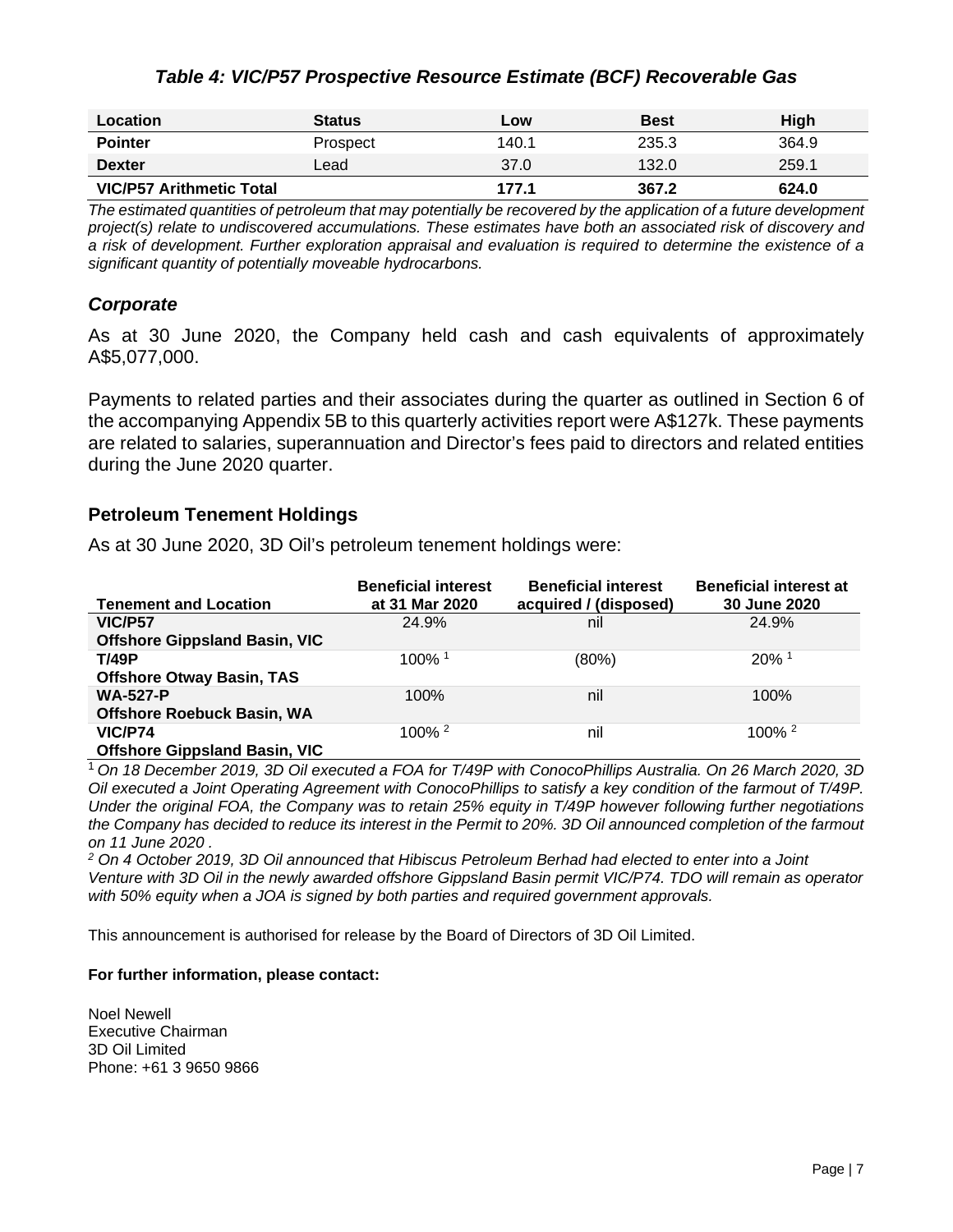#### **Qualified Petroleum Reserves and Resources Evaluator Statement**

The Prospective Resources estimates in this release are based on, and fairly represent, information and supporting documents prepared by, or under the supervision of Dr David Briguglio, who is employed full-time by 3D Oil Limited as Exploration Manager. He holds a BSc.Hons and PhD in Petroleum Geoscience and has been practicing as a Petroleum Geoscientist for 10 years. Dr Briguglio is qualified in accordance with ASX listing rule 5.41 and has consented in writing to the inclusion of the information in the form and context in which it appears.

#### **Prospective Resources**

The estimates have been prepared by the company in accordance with the definitions and guidelines set forth in the Petroleum Resources Management System, 2011 approved by the Society of Petroleum Engineer. Prospective Resource estimates are for recoverable volumes and unless otherwise stated this report quotes Best Estimates and gross volumes. The estimates are un-risked and have not been adjusted for both an associated chance of discovery and a chance of development. The Prospective Resources have been estimated with both probabilistic and deterministic methods.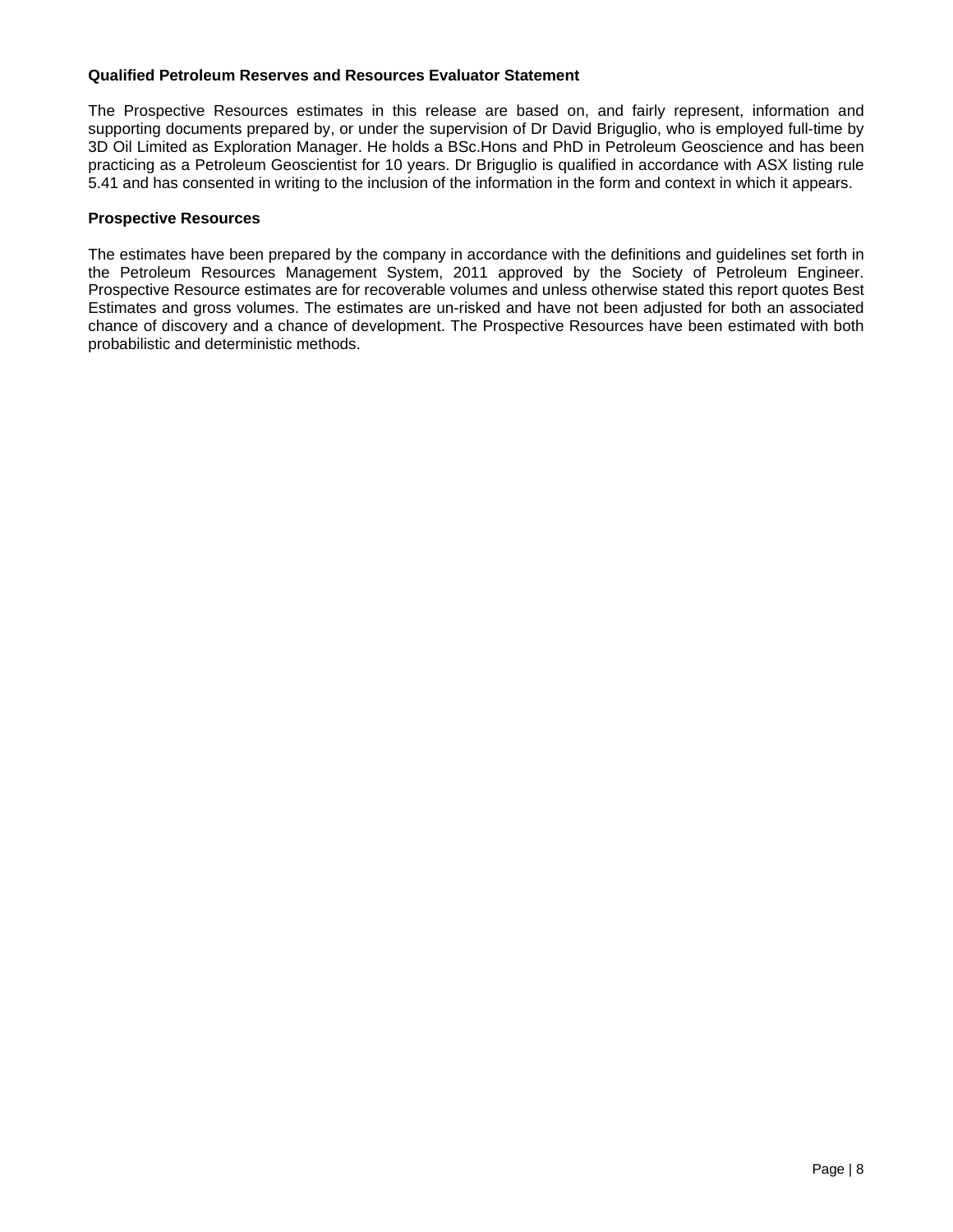## **Appendix 5B**

## **Mining exploration entity or oil and gas exploration entity quarterly cash flow report**

| Name of entity |                                   |
|----------------|-----------------------------------|
| 3D Oil Limited |                                   |
| ABN            | Quarter ended ("current quarter") |
| 40 105 597 279 | 30 June 2020                      |

|     | <b>Consolidated statement of cash flows</b>       | <b>Current quarter</b><br>\$A'000 | Year to date (12<br>months)<br>\$A'000 |
|-----|---------------------------------------------------|-----------------------------------|----------------------------------------|
| 1.  | Cash flows from operating activities              |                                   |                                        |
| 1.1 | Receipts from customers                           |                                   |                                        |
| 1.2 | Payments for                                      |                                   |                                        |
|     | exploration & evaluation (if expensed)<br>(a)     |                                   |                                        |
|     | (b)<br>development                                |                                   |                                        |
|     | production<br>(c)                                 |                                   |                                        |
|     | (d)<br>staff costs                                | (143)                             | (505)                                  |
|     | administration and corporate costs<br>(e)         | (230)                             | (580)                                  |
| 1.3 | Dividends received (see note 3)                   |                                   |                                        |
| 1.4 | Interest received                                 | $\overline{2}$                    | 25                                     |
| 1.5 | Interest and other costs of finance paid          | (1)                               | (11)                                   |
| 1.6 | Income taxes paid                                 |                                   |                                        |
| 1.7 | Government grants and tax incentives              |                                   |                                        |
| 1.8 | Other (PAYG & JobKeeper subsidy)                  | 65                                | 63                                     |
| 1.9 | Net cash from / (used in) operating<br>activities | (307)                             | (1,008)                                |

|     |     | Cash flows from investing activities      |       |     |
|-----|-----|-------------------------------------------|-------|-----|
| 2.1 |     | Payments to acquire:                      |       |     |
|     | (a) | entities                                  | -     |     |
|     | (b) | tenements                                 |       |     |
|     | (C) | property, plant, and equipment            | -     | 13) |
|     | (d) | exploration & evaluation (if capitalised) | (138) |     |
|     | (e) | investments                               |       |     |
|     |     | other non-current assets                  | -     |     |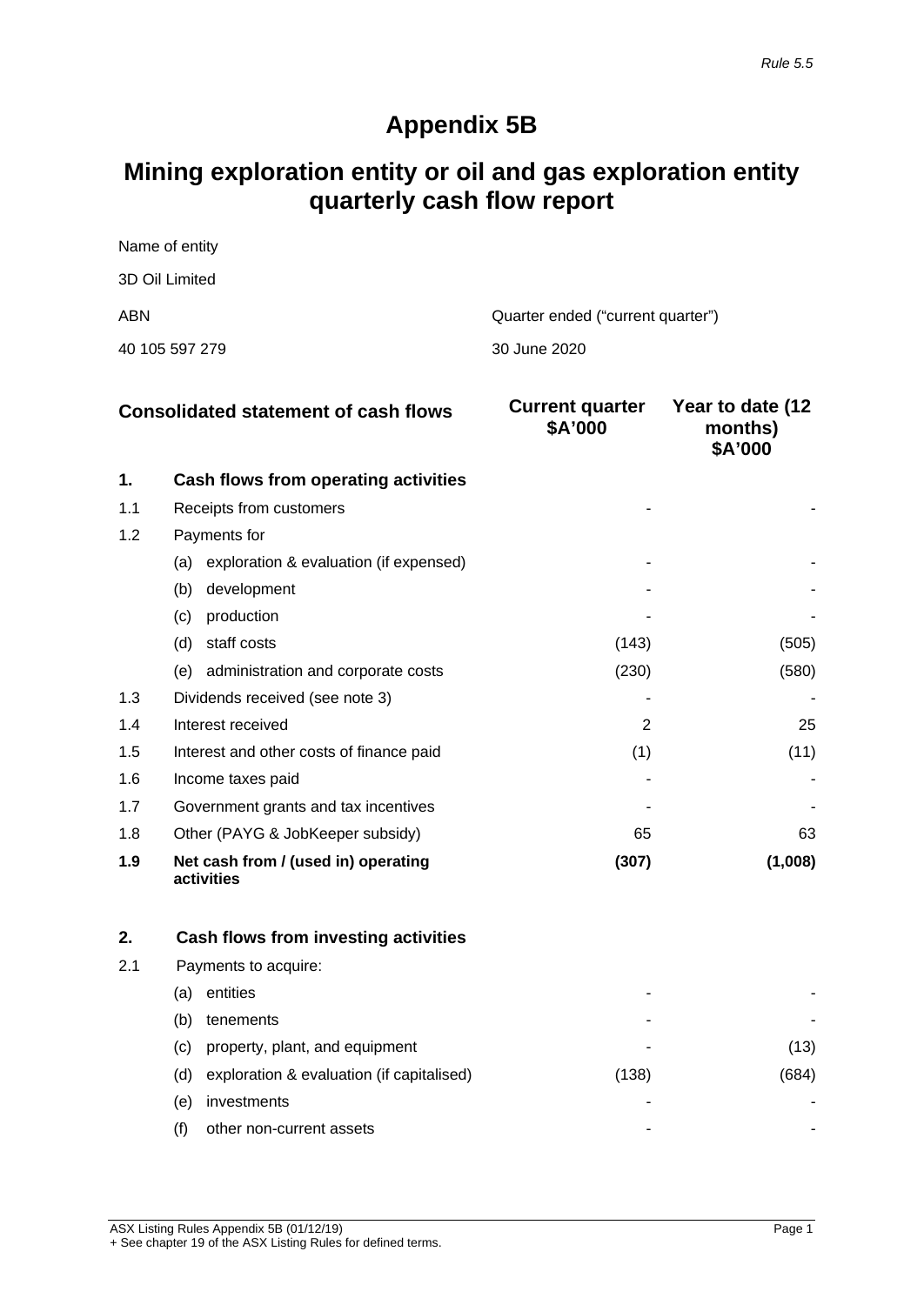|     | <b>Consolidated statement of cash flows</b>       | <b>Current quarter</b><br>\$A'000 | Year to date (12<br>months)<br>\$A'000 |
|-----|---------------------------------------------------|-----------------------------------|----------------------------------------|
| 2.2 | Proceeds from the disposal of:                    |                                   |                                        |
|     | entities<br>(a)                                   |                                   |                                        |
|     | (b)<br>tenements                                  |                                   |                                        |
|     | property, plant and equipment<br>(c)              |                                   |                                        |
|     | (d)<br>investments                                |                                   |                                        |
|     | other non-current assets<br>(e)                   |                                   |                                        |
| 2.3 | Cash flows from loans to other entities           |                                   |                                        |
| 2.4 | Dividends received (see note 3)                   |                                   |                                        |
| 2.5 | Other (provide details if material) *             | 5,000                             | 5,906                                  |
| 2.6 | Net cash from / (used in) investing<br>activities | 4,862                             | 5,209                                  |

*\*These amounts represent;*

- *\$5.0 million received from ConocoPhillips Australia during the June 2020 quarter. This was in relation to the completion of the farm-out of T/49P.*

- *\$1.0 million of cash on deposit, which matured during the quarter ended on 31 December 2019 which is reflected in the year to date column. At maturity, this amount was re-classified from short-term investments into cash and cash equivalents.*

| 3.   | Cash flows from financing activities                                                       |     |      |
|------|--------------------------------------------------------------------------------------------|-----|------|
| 3.1  | Proceeds from issues of equity securities<br>(excluding convertible debt securities)       |     |      |
| 3.2  | Proceeds from issue of convertible debt<br>securities                                      |     |      |
| 3.3  | Proceeds from exercise of options                                                          |     |      |
| 3.4  | Transaction costs related to issues of equity<br>securities or convertible debt securities |     |      |
| 3.5  | Proceeds from borrowings                                                                   |     |      |
| 3.6  | Repayment of borrowings                                                                    |     |      |
| 3.7  | Transaction costs related to loans and<br>borrowings                                       |     |      |
| 3.8  | Dividends paid                                                                             |     |      |
| 3.9  | Other (Principle element of lease payments)                                                | (6) | (58) |
| 3.10 | Net cash from / (used in) financing<br>activities                                          | (6) | (58) |

|     | Net increase / (decrease) in cash and<br>cash equivalents for the period |      |  |
|-----|--------------------------------------------------------------------------|------|--|
| 4.1 | Cash and cash equivalents at beginning of<br>period                      | 528  |  |
| 42  | Net cash from / (used in) operating activities<br>(item 1.9 above)       | (307 |  |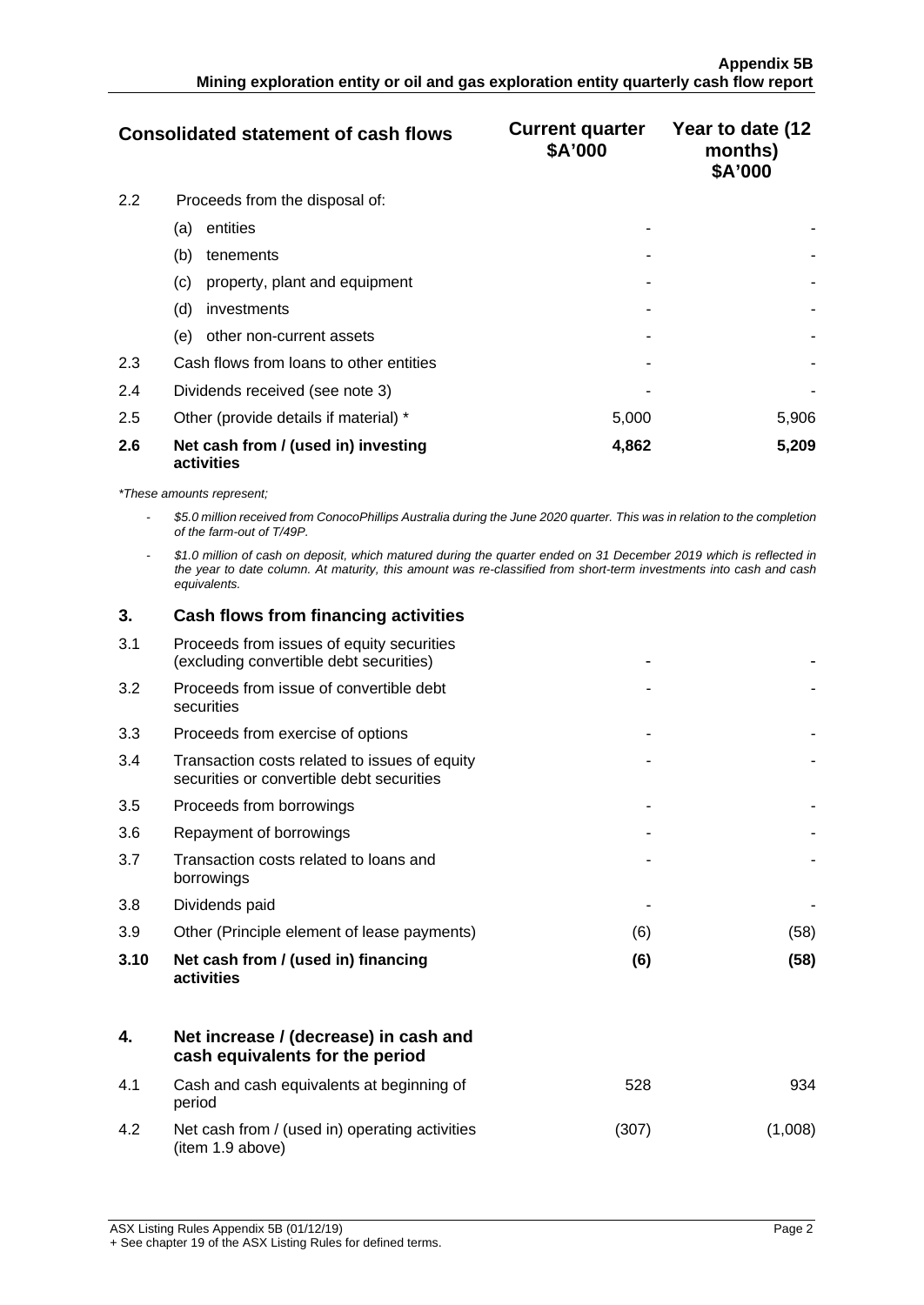|     | Consolidated statement of cash flows                                | <b>Current quarter</b><br>\$A'000 | Year to date (12<br>months)<br>\$A'000 |
|-----|---------------------------------------------------------------------|-----------------------------------|----------------------------------------|
| 4.3 | Net cash from / (used in) investing activities<br>(item 2.6 above)  | 4.862                             | 5.209                                  |
| 4.4 | Net cash from / (used in) financing activities<br>(item 3.10 above) | (6)                               | '58'                                   |
| 4.5 | Effect of movement in exchange rates on<br>cash held                |                                   |                                        |
| 4.6 | Cash and cash equivalents at end of<br>period                       | 5.077                             |                                        |

| 5.  | Reconciliation of cash and cash<br>equivalents<br>at the end of the quarter (as shown in the<br>consolidated statement of cash flows) to the<br>related items in the accounts | <b>Current quarter</b><br>\$A'000 | <b>Previous quarter</b><br>\$A'000 |
|-----|-------------------------------------------------------------------------------------------------------------------------------------------------------------------------------|-----------------------------------|------------------------------------|
| 5.1 | <b>Bank balances</b>                                                                                                                                                          | 5.077                             | 528                                |
| 5.2 | Call deposits                                                                                                                                                                 |                                   |                                    |
| 5.3 | <b>Bank overdrafts</b>                                                                                                                                                        |                                   |                                    |
| 5.4 | Other (provide details)                                                                                                                                                       |                                   |                                    |
| 5.5 | Cash and cash equivalents at end of<br>quarter (should equal item 4.6 above)                                                                                                  | 5.077                             | 528                                |

| 6.  | Payments to related parties of the entity and their<br>associates                          |  |
|-----|--------------------------------------------------------------------------------------------|--|
| 6.1 | Aggregate amount of payments to related parties and their<br>associates included in item 1 |  |

| <b>Current quarter</b><br>\$A'000 |
|-----------------------------------|
| 127                               |
|                                   |

6.2 Aggregate amount of payments to related parties and their associates included in item 2

Note: if any amounts are shown in items 6.1 or 6.2, your quarterly activity report must include a description of, and an explanation for, such payments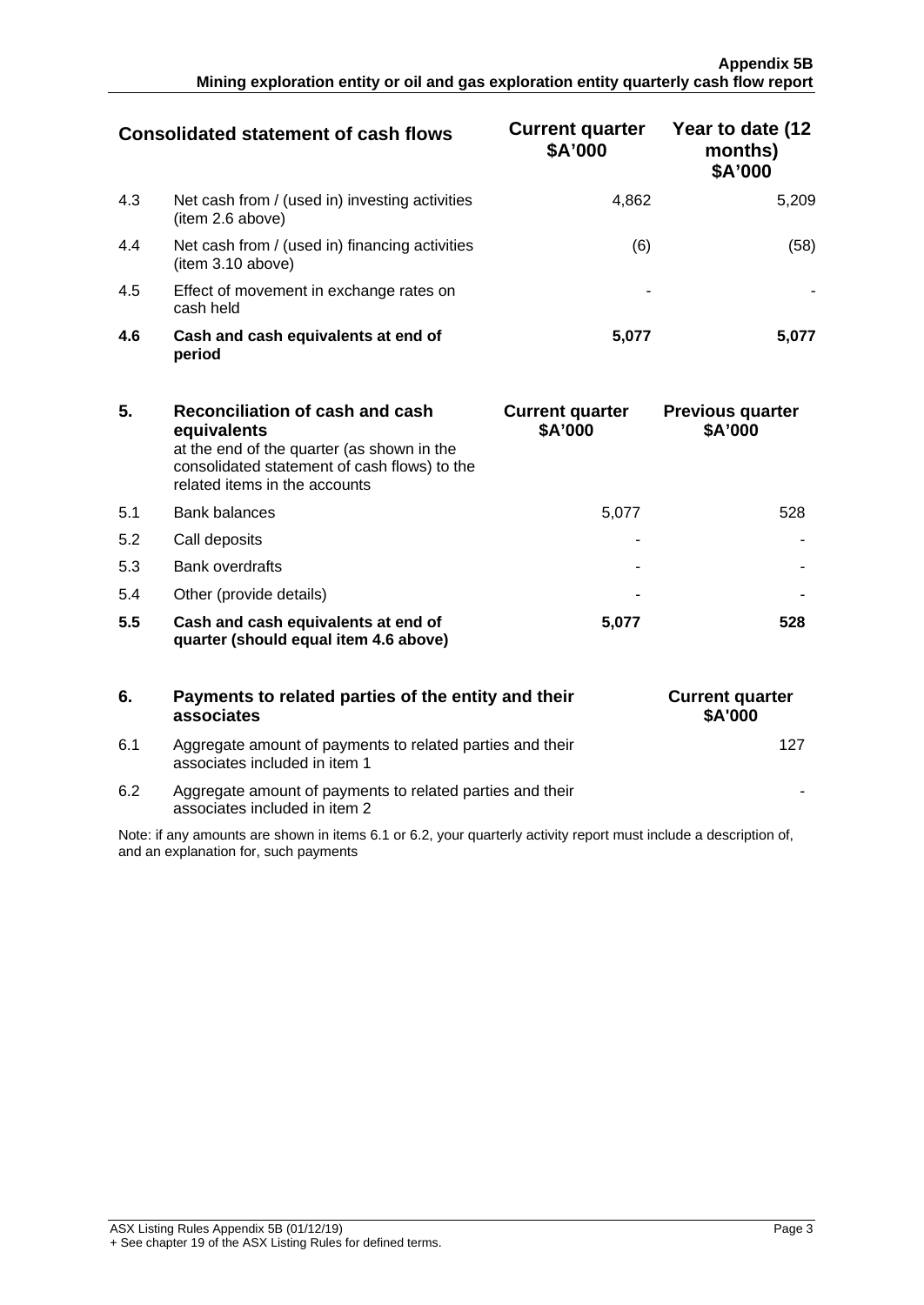#### **Appendix 5B Mining exploration entity or oil and gas exploration entity quarterly cash flow report**

| 7.  | <b>Financing facilities</b><br>Note: the term "facility' includes all forms of financing<br>arrangements available to the entity.<br>Add notes as necessary for an understanding of the<br>sources of finance available to the entity.                                                                                                               | <b>Total facility</b><br>amount at quarter<br>end<br>\$A'000 | Amount drawn at<br>quarter end<br>\$A'000 |
|-----|------------------------------------------------------------------------------------------------------------------------------------------------------------------------------------------------------------------------------------------------------------------------------------------------------------------------------------------------------|--------------------------------------------------------------|-------------------------------------------|
| 7.1 | Loan facilities                                                                                                                                                                                                                                                                                                                                      |                                                              |                                           |
| 7.2 | Credit standby arrangements                                                                                                                                                                                                                                                                                                                          |                                                              |                                           |
| 7.3 | Other (please specify)                                                                                                                                                                                                                                                                                                                               |                                                              |                                           |
| 7.4 | <b>Total financing facilities</b>                                                                                                                                                                                                                                                                                                                    |                                                              |                                           |
|     |                                                                                                                                                                                                                                                                                                                                                      |                                                              |                                           |
| 7.5 | Unused financing facilities available at quarter end                                                                                                                                                                                                                                                                                                 |                                                              |                                           |
| 7.6 | Include in the box below a description of each facility above, including the lender, interest<br>rate, maturity date and whether it is secured or unsecured. If any additional financing<br>facilities have been entered into or are proposed to be entered into after quarter end,<br>include a note providing details of those facilities as well. |                                                              |                                           |
| N/A |                                                                                                                                                                                                                                                                                                                                                      |                                                              |                                           |

| 8.  | Estimated cash available for future operating activities                   | \$A'000 |
|-----|----------------------------------------------------------------------------|---------|
| 8.1 | Net cash from / (used in) operating activities (Item 1.9)                  | (307)   |
| 8.2 | Capitalised exploration & evaluation (Item 2.1(d))                         | (138)   |
| 8.3 | Total relevant outgoings (Item $8.1$ + Item $8.2$ )                        | (445)   |
| 8.4 | Cash and cash equivalents at quarter end (Item 4.6)                        | 5.077   |
| 8.5 | Unused finance facilities available at quarter end (Item 7.5)              |         |
| 8.6 | Total available funding (Item $8.4$ + Item $8.5$ )                         | 5.077   |
| 8.7 | Estimated quarters of funding available (Item 8.6 divided by<br>Item $8.3$ | 11.4    |

- 8.8 If Item 8.7 is less than 2 quarters, please provide answers to the following questions:
	- 1. Does the entity expect that it will continue to have the current level of net operating cash flows for the time being and, if not, why not?

Answer: N/A

2. Has the entity taken any steps, or does it propose to take any steps, to raise further cash to fund its operations and, if so, what are those steps and how likely does it believe that they will be successful?

Answer: N/A

3. Does the entity expect to be able to continue its operations and to meet its business objectives and, if so, on what basis?

Answer: N/A